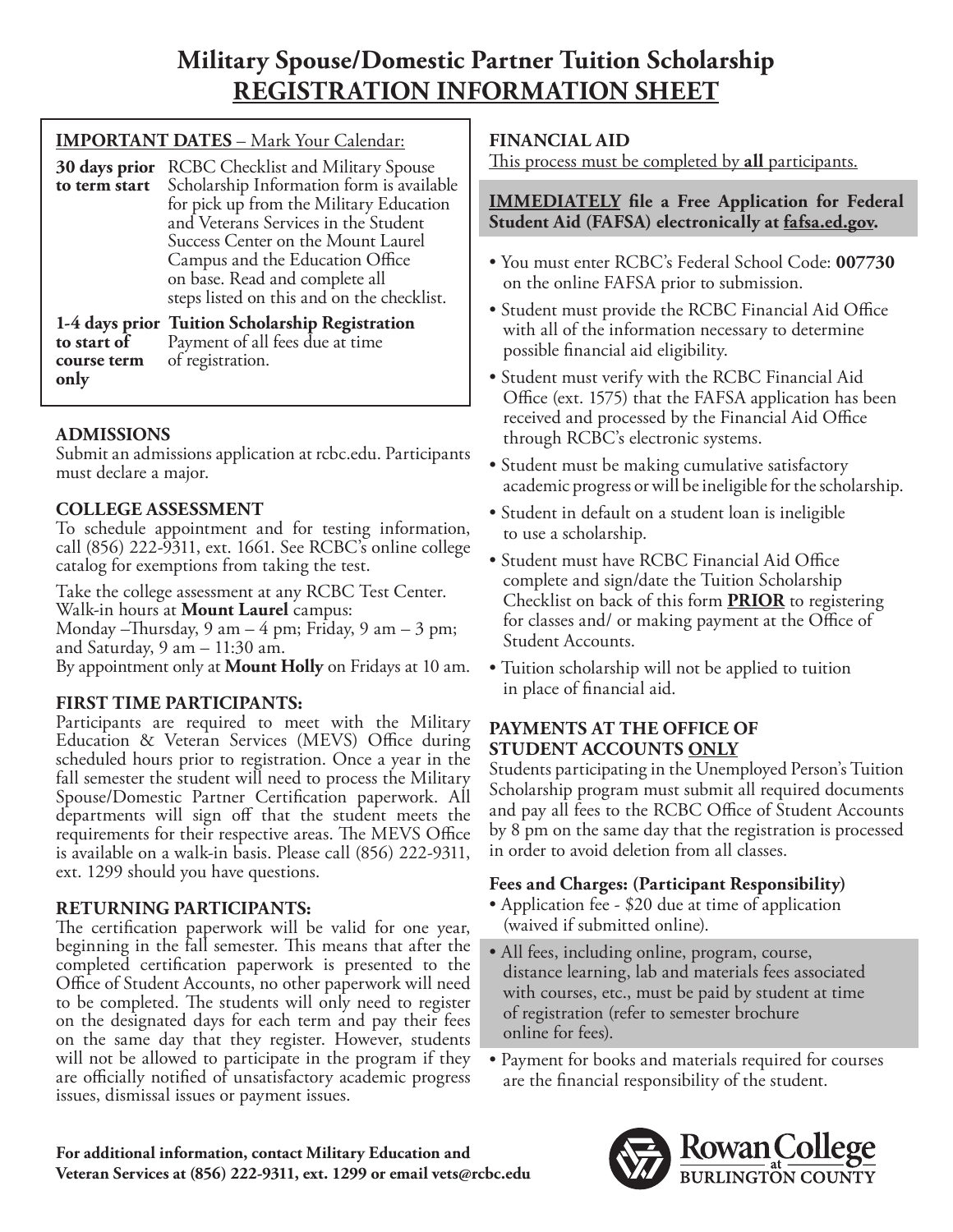## **Military Spouse/Domestic Partner Tuition Scholarship RCBC CHECKLIST**

**NAME: \_\_\_\_\_\_\_\_\_\_\_\_\_\_\_\_\_\_\_\_\_\_\_\_\_\_\_\_\_\_\_\_\_\_\_\_\_\_\_\_\_\_\_\_\_\_\_\_\_\_\_\_\_\_\_\_\_\_\_\_\_\_\_\_\_\_\_\_\_\_\_\_\_\_\_\_\_\_\_\_\_\_\_\_\_\_\_\_\_\_\_\_\_\_\_\_\_\_\_** 

#### RCBC STUDENT IDENTIFICATION NUMBER:

**Registration for students participating in the Military Spouse/Domestic Tuition Scholarship program will be held four business dates prior to the start of the term at the Mount Laurel Campus.** 

**\*\*\*Online Registrations are NOT Permitted.\*\*\*** 

**Non-credit and customized training courses are not eligible for a scholarship.** 

**Registrations will be processed into open classes only (no exceptions for closed classes).** 

THIS CHECKLIST MUST BE COMPLETED AND SUBMITTED TO THE OFFICE OF STUDENT ACCOUNTS ON THE DAY OF REGISTRATION (FOUR BUSINESS DATES PRIOR TO THE START OF THE TERM), WITH THE REQUIRED SIGNATURES AND OTHER FORMS INCLUDED IN YOUR **MILITARY SPOUSE/DOMESTIC PARTNER TUITION SCHOLARSHIP PROGRAM PACKET** (LISTED BELOW):

The completed form is then presented to the RCBC office listed below to verify, complete, sign and date the following:

#### **To be completed by RCBC Employees Only:**

| Sign | Date |                                                                                                                                                                                                                                   |
|------|------|-----------------------------------------------------------------------------------------------------------------------------------------------------------------------------------------------------------------------------------|
|      |      | 1. An application for admission has been received and processed. (RCBC Registration)                                                                                                                                              |
|      |      | 2. The College Skills Assessment Test has been taken or exemption status has been satisfied.<br>(RCBC Registration or Academic Advising)                                                                                          |
|      |      | 3. The student does not have any flags on his/her account that would prevent registration<br>for classes (ie: dismissal, accounting flags, etc.). (RCBC Registration or Academic Advising)                                        |
|      |      | 4. The participant has verified with the RCBC Financial Aid Department that RCBC<br>has received, entered and verified through RCBC's electronic systems the participant's<br>FAFSA submitted online. (RCBC Financial Aid Office) |
|      |      | 5. Loan Default Status has been verified by the RCBC Financial Aid Office.<br>(RCBC Financial Aid Office) Any student who has a loan default is ineligible<br>to use this scholarship.                                            |
|      |      | 6. Cumulative satisfactory academic progress (SAP) status has been verified.<br>(RCBC Financial Aid Office)                                                                                                                       |

**I, \_\_\_\_\_\_\_\_\_\_\_\_\_\_\_\_\_\_\_\_\_\_\_\_\_\_\_\_\_\_\_\_\_\_\_\_\_\_\_\_\_\_\_\_\_\_\_\_\_\_\_\_\_\_\_\_\_\_\_\_\_\_\_\_, (please print), UNDERSTAND THE FOLLOWING:** 

 by 8 pm that same night, the tuition scholarship will not be applied and the participant will be deleted from **ALL 1.** All applicable fees, including online, program, course, distance learning, lab and materials fees associated with courses must be paid by the student at the time of registration. Fees are due and payable at the Office of Student Accounts on the same day as the processed registration. If fees and required paperwork are not received by the Office of Student Accounts classes for non-payment. **\*Refer to semester brochure online for applicable fees.** 

- **2.** All classes added after the submission and application of the Military Spouse/Domestic Partner Tuition Scholarship to the student's account are the fnancial responsibility of the student.
- **3.** Students who do not complete the course(s) for which they enroll may jeopardize their eligibility for a future scholarship and for fnancial aid as a result of failing to maintain cumulative satisfactory academic progress.

#### **I have read and understand the above:**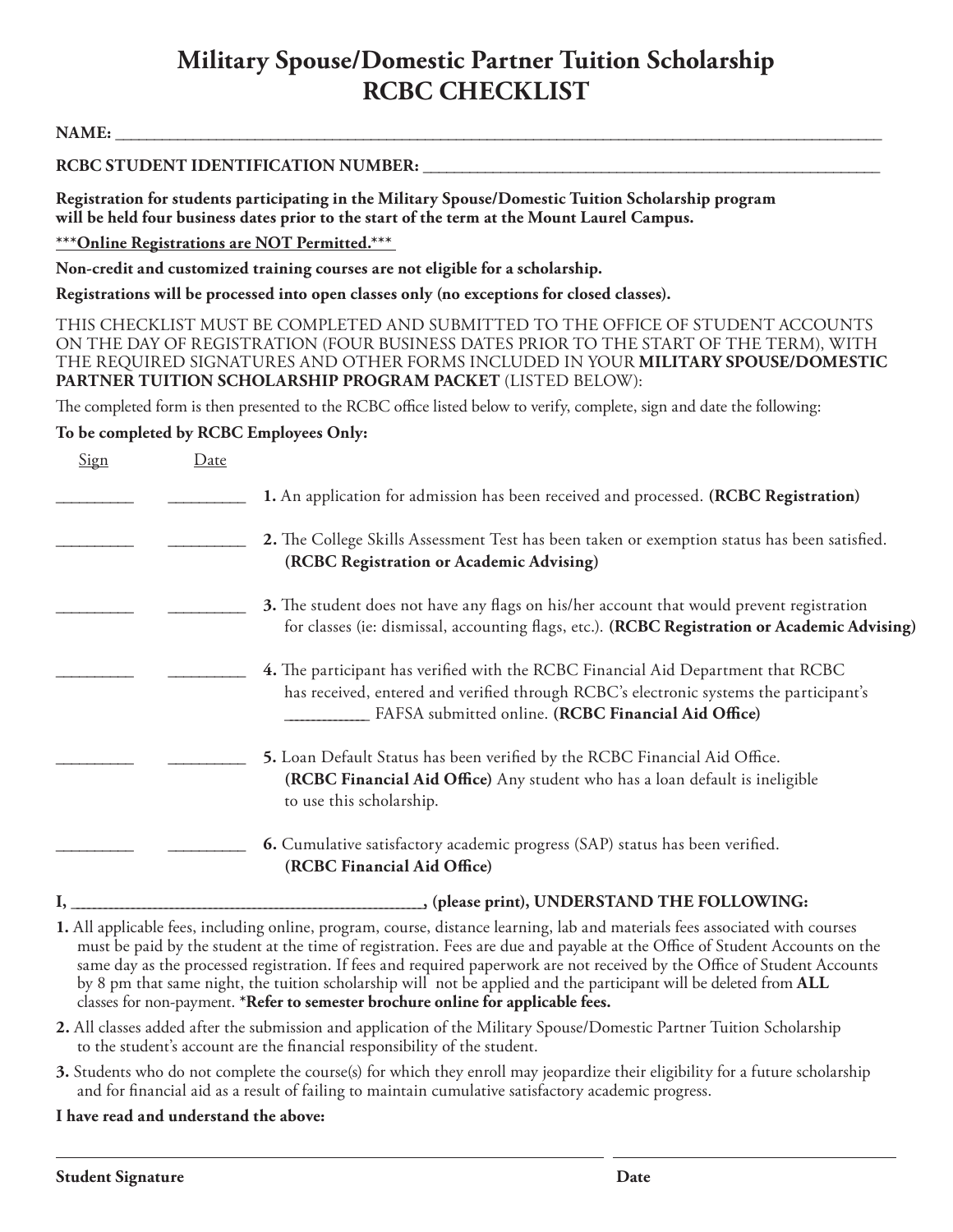# **Military Spouse/Domestic Partner Tuition Scholarship RCBC CHECKLIST**

#### **TO REGISTER FOR CLASSES: THE FOLLOWING FORMS MUST BE SUBMITTED TO RCBC REGISTRATION:**

#### **TO ALL RCBC EMPLOYEES:**

**If the student is not eligible to register and/or participate in the Tuition Scholarship program, then complete the Notice of Ineligibility letter** (included in the RCBC Unemployed Person's Tuition Scholarship Packet), and explain to the student the reason of the denial to participate in the program. The original letter is to be given to the student. Send a copy of the Notice of Ineligibility letter to the MEVS Office and a copy to the Manager of the Office of Student Accounts.

#### **To be completed by RCBC Registration: Please verify, sign and date the following:**

| Sign | Date |                                                                                                                                                                                                            |
|------|------|------------------------------------------------------------------------------------------------------------------------------------------------------------------------------------------------------------|
|      |      | 1. Spouse/Domestic Partner eligibility verified by Military Education and Veteran Services staff member.                                                                                                   |
|      |      | 2. Military Spouse/Domestic Partner Tuition Scholarship Program RCBC Checklist is complete<br>with required signature and dates by RCBC employees only in all of the blanks.                               |
|      |      | 3. Military Spouse/Domestic Partner Tuition Scholarship Certification form is                                                                                                                              |
|      |      | for the current year of registration.                                                                                                                                                                      |
|      |      | 4. The form titled, Notice of Ineligibility to Participate in the Tuition Scholarship Program,<br>is attached to the packet and is <b>blank</b> .                                                          |
|      |      | • If form is missing: instruct the student that you need him/her to produce the blank form; or                                                                                                             |
|      |      | • If form is completed: inform the student to contact the Military Education and Veterans Services Office.                                                                                                 |
|      |      | 5. If the student is not eligible to register and/or participate in the Tuition Scholarship program,<br>then complete the Notice of Ineligibility letter (attached), and explain to the student the reason |
|      |      | of the denial to participate in the program.                                                                                                                                                               |
|      |      | • The original letter is to be given to the student.                                                                                                                                                       |
|      |      | • Send a copy of the Notice of Ineligibility Director of Military Education and Veteran Services                                                                                                           |
|      |      | at the Mount Laurel Campus and a copy to the Manager of the Office of Student Accounts.                                                                                                                    |

After completing the registration process, please **return the Tuition Scholarship Packet** to the Tuition Scholarship student, with a copy of RCBC Registration Statement and Bill.

**Direct student to the Office of Student Accounts** to turn in the forms and payment, and indicate that otherwise he/she will be dropped from all classes after 8 pm the same evening.

**NOTE:** Identify any form that is not completed in full, and direct the student to return to register when all forms have been completed in full.

### **THE FOLLOWING FORMS MUST BE SUBMITTED TO THE OFFICE OF STUDENT ACCOUNTS WITH FULL PAYMENT OF FEES ON THE SAME DAY AS THE REGISTRATION IS PROCESSED BY REGISTRATION:**

#### To be completed by the Office of Student Accounts:

| Sign | Date |                                                                                                                                 |
|------|------|---------------------------------------------------------------------------------------------------------------------------------|
|      |      | 1. Military Spouse/Domestic Partner Tuition Scholarship Program RCBC Checklist completed with<br>required signatures and dates. |
|      |      | 2. Printout/listing of the class(es) student registered for (RCBC Registration Statement and Bill).                             |
|      |      | 3. The Notice of Ineligibility to Participate in the Tuition Scholarship Program is returned blank with packet.                 |

**For additional information, contact Military Education and Veteran Services at (856) 222-9311, ext. 1299 or email [vets@rcbc.edu](mailto:vets@rcbc.edu)**